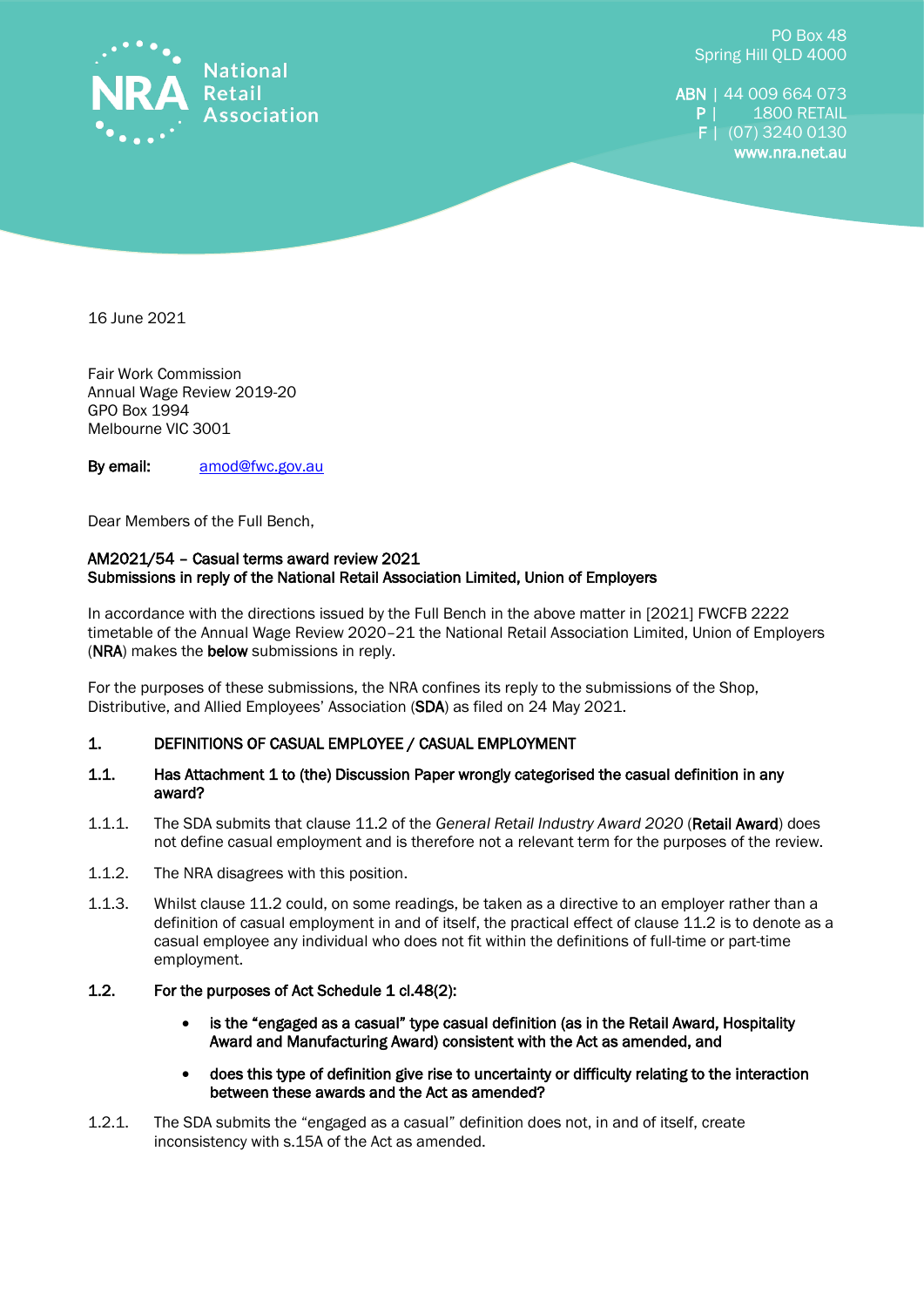

- 1.2.2. The NRA reiterates that the "engaged as such" definition must necessarily derive its content from the Act itself, which subsequent to its amendment now includes an effective definition of casual employment.
- 1.2.3. Whilst this may not necessarily be inconsistent with the Act as amended, it does not provide any particular assistance to the lay reader of the Retail Award. As such, whilst legal minds may not perceive uncertainty, the NRA reiterates its position that such uncertainty that may arise is a matter of practical application rather than legal interpretation.

## 1.3. For the purposes of Act Schedule 1 cl.48(2):

- are 'paid by the hour' and 'employment day-to-day' type casual definitions (as in the Pastoral Award and Teachers Award) consistent with the Act as amended,
- are 'residual category' type casual definition (as in the Retail Award and Pastoral Award) consistent with the Act as amended, and
- do such definitions give rise to uncertainty or difficulty relating to the interaction between these awards and the Act as amended?
- 1.3.1. The NRA notes that the SDA declined to make submissions on the "residual category" point other than to note that an employee's status as full-time or part-time is outside the terms of reference of this review.
- 1.3.2. The NRA agrees with the proposition that the definition of full-time and part-time employment is outside the scope of this review, however notes that clause 11.2 of the Retail Award does not seek to define full-time or part-time employment, but rather seeks to define casual employment as "anything other than full-time or part-time."
- 1.3.3. The NRA reiterates its submission that with the amendment of the Act to include s.15A, it is at least theoretically possible for an employee to be neither a full-time nor part-time within the meaning of the Retail Award, or casual within the meaning of the Act as amended.
- 1.3.4. To this extent, the "residual category" of casual employment may give rise to an uncertainty or inconsistency, as the Act as amended now defines casual employment by reference to specific indicia, as distinct from the Retail Award defining casual employment by what it is not.
- 1.4. For the purposes of Act Schedule 1 cl.48(3), would replacing the casual definitions in the Retail Award, Hospitality Award, Manufacturing Award, Teachers Award and Pastoral Award with the definition in s.15A of the Act or with a reference to that definition, make the awards consistent or operate effectively with the Act as amended?
- 1.4.1. The SDA submits that s.15A should be replicated in the Award.
- 1.4.2. The NRA disagrees with this approach, noting that where a matter is comprehensively dealt with in the Act it is common practice for the Retail Award to refer to the Act (see, for example, clauses 28.1, 29.1, 30, 31, 32, and 33.1).
- 1.4.3. The NRA reiterates that the only effective means to ensure that the Retail Award and the Act remain in accordance with each other is for the Retail Award to refer to the Act.

#### 1.5. For the purposes of Act Schedule 1 cl.48(2):

• are award definitions that do not distinguish full-time and part-time employment from casual employment on the basis that full-time and part-time employment is ongoing employment (as in the Retail Award, Hospitality Award, Manufacturing Award, Teachers Award and Pastoral Award) consistent with the Act as amended, and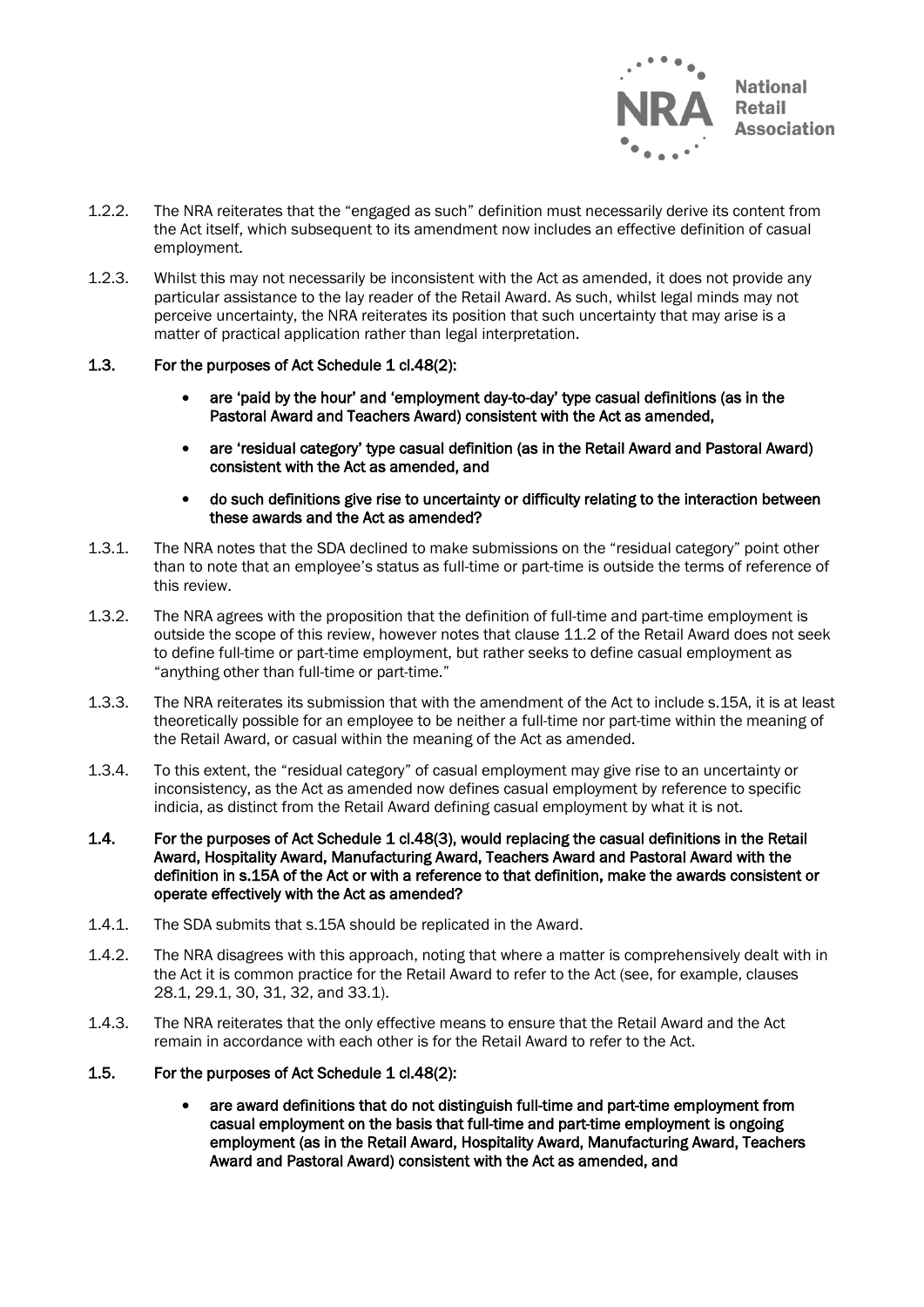

## • do these definitions give rise to uncertainty or difficulty relating to the interaction between these awards and the Act as amended?

- 1.5.1. The SDA submits that the definitions of full-time and part-time employment in the Retail Award are not relevant terms for the purposes of the review and do not give rise to any uncertainty.
- 1.5.2. The NRA reiterates its submission that it is possible for an employee to satisfy both the definition of a casual employee in s.15A of the Act as amended and the definition of a part-time employee within the Retail Award.
- 1.5.3. Even if the definitions of full-time and part-time employment are not relevant terms for the purposes of the review, it would nevertheless be appropriate for the Full Bench to exercise its general powers under s.160 of the Act to remedy this deficiency having regard for the new legislative paradigm.
- 1.6. Are any of the clauses in the Retail Award, Hospitality Award, Manufacturing Award, Teachers Award and Pastoral Award that provide general terms and conditions of employment of casual employees (not including the clauses considered in sections 5.1 – 5.5 and 6 of the Discussion Paper) 'relevant terms' within the meaning of Act Schedule 1 cl.48(1)(c)?
- 1.6.1. The NRA reiterates its previous submission on this point, and notes that a modern award provision does not need to specifically direct itself to casual employment in order to "provide for the manner in which casual employees are to be employed."
- 1.6.2. Rather, any modern award provision which is expressed as applying to "employees", without limitation, may provide for the manner in which casual employees are to be employed, particularly where that provision may give rise to inconsistency or uncertainty.
- 1.7. Whether or not these clauses are 'relevant terms':
	- are any of these clauses not consistent with the Act as amended, and
	- do any of these clauses give rise to uncertainty or difficulty relating to the interaction between the award and the Act as amended?
- 1.7.1. The NRA disagrees with the proposition advanced by the SDA that the Retail Award should be presumed to not be "uncertain or difficult" on two bases.
- 1.7.2. First, any review undertaken of the Retail Award historically occurred in the context of the Act prior to amendment. Where the Act has been amended, sometimes substantially, it cannot be presumed that any modern award is necessarily consistent with the Act as amended.
- 1.7.3. The submission of the SDA in this respect appears to harken back to the decision of the Full Bench in the initial stages of the four-yearly review of modern awards in 2014, wherein the Full Bench adopted a position that *prima facie* the modern awards met the modern awards objective at the time that they were made.<sup>1</sup>
- 1.7.4. With respect, whilst this observation may have been apt as a starting point for the review commencing in 2014 under s.156 of the Act (since repealed), it is erroneous to suggest that a review brought about by Schedule 1 item 48 of the Act, resulting from a significant legislative amendment, is able to proceed on a similar footing.
- 1.7.5. Second, the statement that the Retail Award is "not uncertain or difficult" by virtue of recent review activity is simply not borne out by recent proceedings.

<sup>1</sup> [2014] FWCFB 1788 at [24]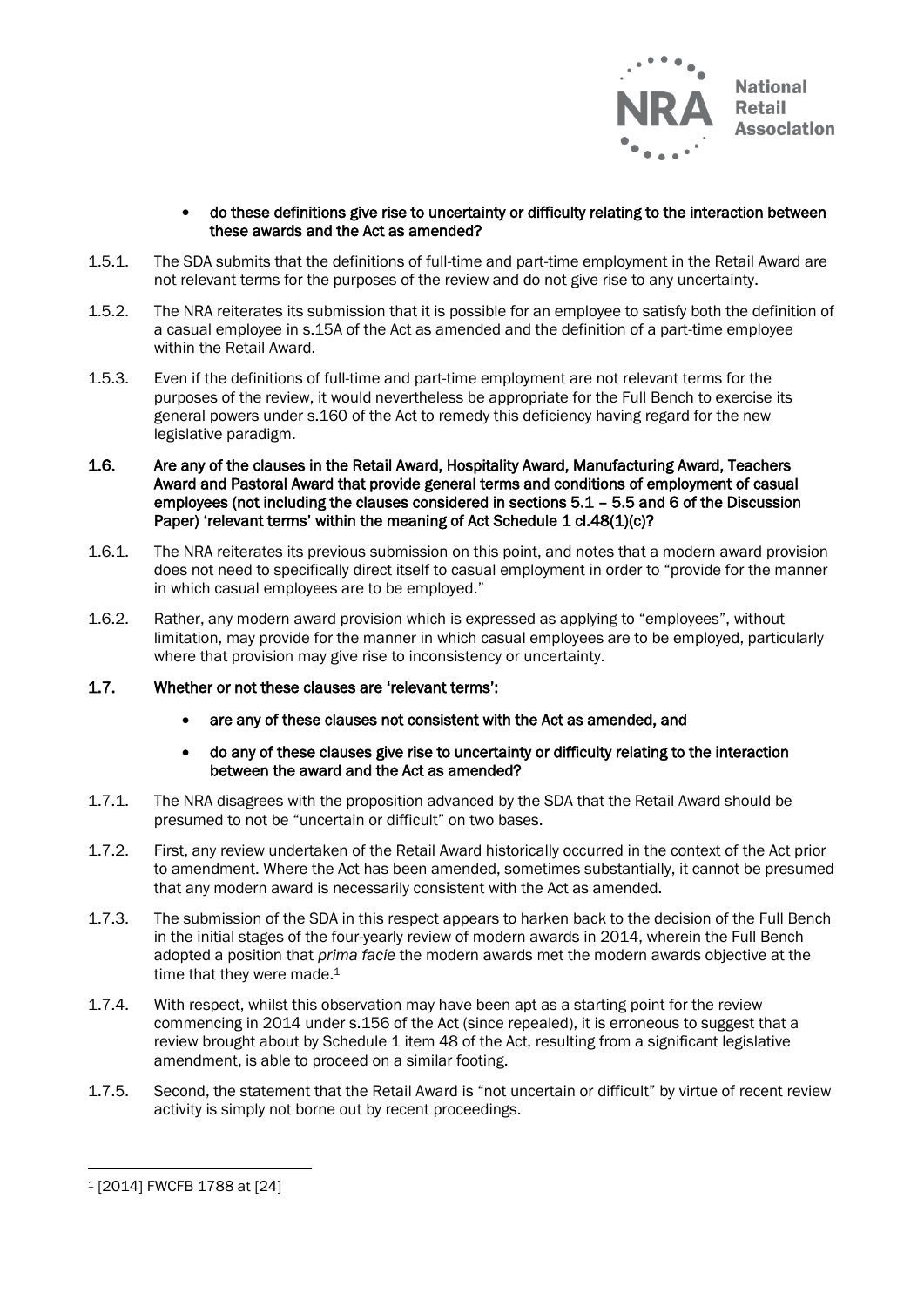

- 1.7.6. A separately constituted Full Bench has recently held that clause 10 of the Retail Award is "uncertain",<sup>2</sup> whilst clause 16.6 of the Retail Award has been noted as "ambiguous" with little in the way of resolution of that ambiguity.<sup>3</sup>
- 1.7.7. Whilst acknowledging that casting a wide net as part of the current review may have an adverse impact on the expedience with which the current review may be completed, the question posed by the Discussion Paper was to identify provisions of the modern award/s which may give rise to uncertainty as between the award and the Act as amended.
- 1.7.8. Whether it is expedient to address these issues as part of the current review, or for these issues to be dealt with through a separate process, is for the Full Bench in the present review to determine. However, the NRA submits that where uncertainty or difficulty is identified as arising from the interaction of the award and the Act as amended, such uncertainty ought to be dealt with sooner rather than later.

# 2. CASUAL CONVERSION CLAUSES

2.1. Is it the case that the model award casual conversion clause (as in the Retail Award and Pastoral Award) is detrimental to casual employees in some respects in comparison to the residual right to request conversion under the NES, and does not confer any additional benefits on employees in comparison to the NES?

For the purposes Act Schedule 1 cl.48(2):

- is the model award casual conversion clause consistent with the Act as amended, and
- does the clause give rise to uncertainty or difficulty relating to the interaction between these awards and the Act as amended?
- 2.1.1. For the purposes of these submissions in reply, it is convenient to address both of these questions together.
- 2.1.2. The NRA notes the submission from ACCI that as the modern award casual conversion clauses appear to be neither supplementary nor incidental to the NES entitlement in the Act as amended, they are not permitted terms for inclusion in the modern awards.
- 2.1.3. Rather, the model casual conversion clause as it appears in the Retail Award is almost identical to the entitlement in s.66F of the Act as amended, save that the assessment of the employee's pattern of work must be undertaken over a period of 12 months rather than six months.
- 2.1.4. To this extent, the model casual conversion clause in the Retail Award would appear to be more detrimental than the NES entitlement, requiring an assessment over a longer period of time.
- 2.1.5. The NRA also notes that the protections afforded for employees in clause 11.7(n) of the Retail Award also arise under s.66L(1) of the Act as amended.
- 2.1.6. As such, the NRA supports the view advanced by ACCI that the model casual conversion clauses may well not be permitted terms pursuant to s.55(4) of the Act.
- 2.1.7. With respect to the SDA submission on this point, the NRA notes that the SDA has advanced a submission that the model clauses are not detrimental to employees. The SDA points to clause 11.7(n) of the Retail Award, ignoring the effect of s.66L(1) as noted above, and to this extent the SDA's submission is in error.

<sup>2</sup> [2021] FWCFB 1608 at [120]

<sup>3</sup> [2018] FWCFB 6075 at [40] to [45]